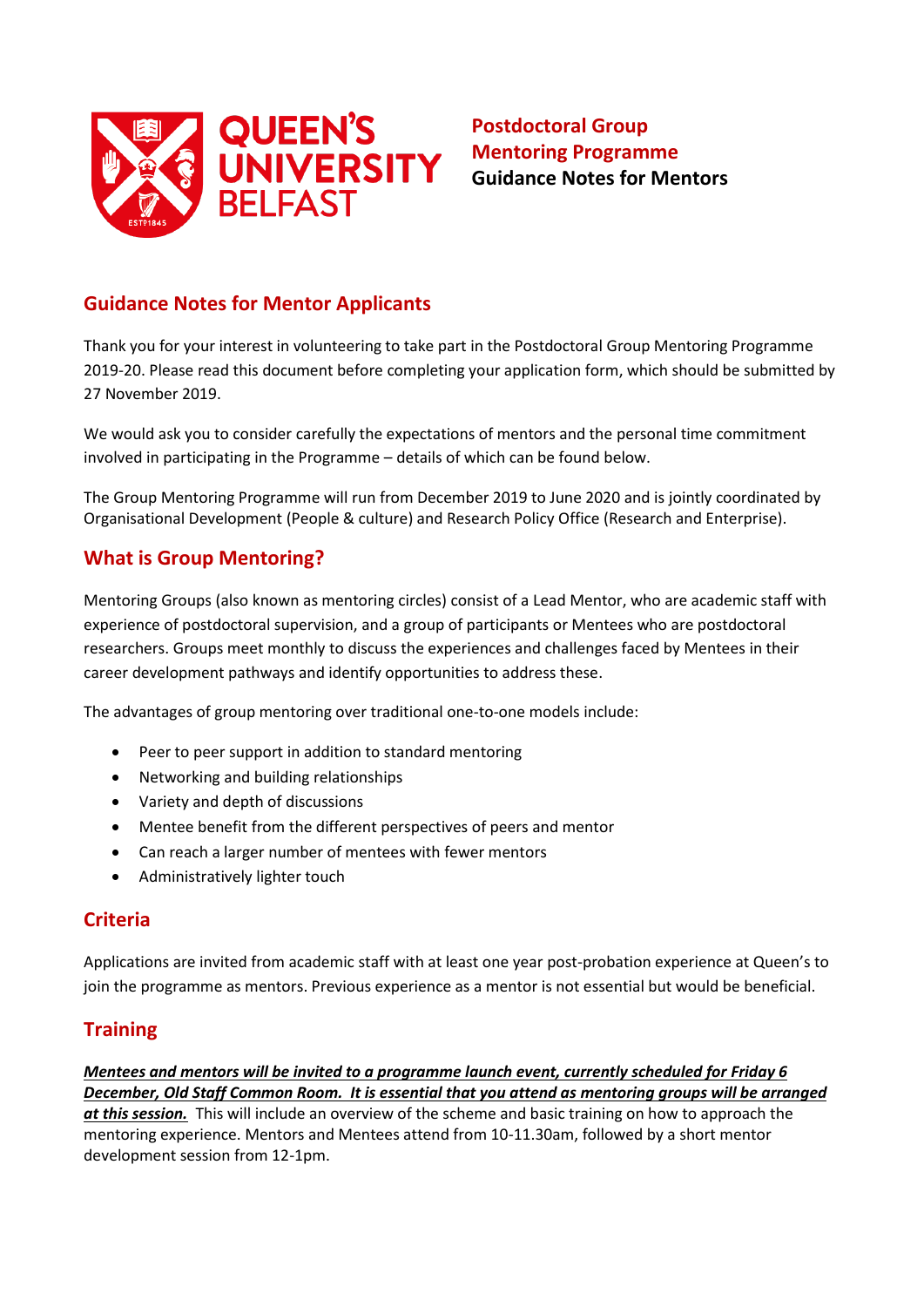## **What are the benefits to Mentors?**

Mentoring groups are not only beneficial for the participants. There are personal and professional benefits for those that take on the mentor role. For mentors this can include:

- Opportunities to develop and refine skills (mentoring, coaching, listening, supporting)
- Opportunities to network and influence
- Opportunities for reflection through the views of mentees and peers
- Satisfaction when a mentee succeeds or gains confidence
- Opportunities to share experiences to assist others in their development and growth
- Development and evidence of a key academic leadership skill

### **What are the expectations of Mentors?**

A mentor's key role is to listen and facilitate. Mentoring groups allow mentors an opportunity to share their experiences with postdoctoral researchers outside their immediate research team.

As a mentor you are expected to:

- Commit to group mentoring meetings of up to two hours in duration to be held at least four times during the second semester of 2018-19 (number and schedule of meetings will be up to the mentor and group members to agree)
- Provide a supportive and positive atmosphere that encourages individuals to share personal stories and advice
- Provide feedback on the initiative as it progresses throughout the year and participate in a review meeting to collect feedback for future years

#### **How will it work?**

- **Group Composition:** Interdisciplinary groups of up to 6 participants will be allocated to each mentor. Successful schemes elsewhere have found that the groups work well if participants have broadly similar interests, but are from a mixture of different disciplines. This enables a greater variety of perspectives and experiences to emerge in discussions and can lead to a broader range of benefits for the participants.
- **Voluntary participation:** It is essential that participation is voluntary for both mentors and mentees. If a mentee decides not to continue, there will be no negative repercussions. However, we would ask that they notify the lead mentor or programme coordinators [\(rpo@qub.ac.uk\)](mailto:rpo@qub.ac.uk) to provide feedback to inform future schemes.
- **Training and support for mentors:** Training will be provided for mentors. This will include details of how to initiate the group and set ground rules. Further meetings for the mentors will be arranged during the year and the coordinating team will be as required.
- **Group Meeting Planning Sessions:** Mentors will adopt their own method to operating and facilitating their groups. Groups are a space for everyone to speak. At times group leadership will